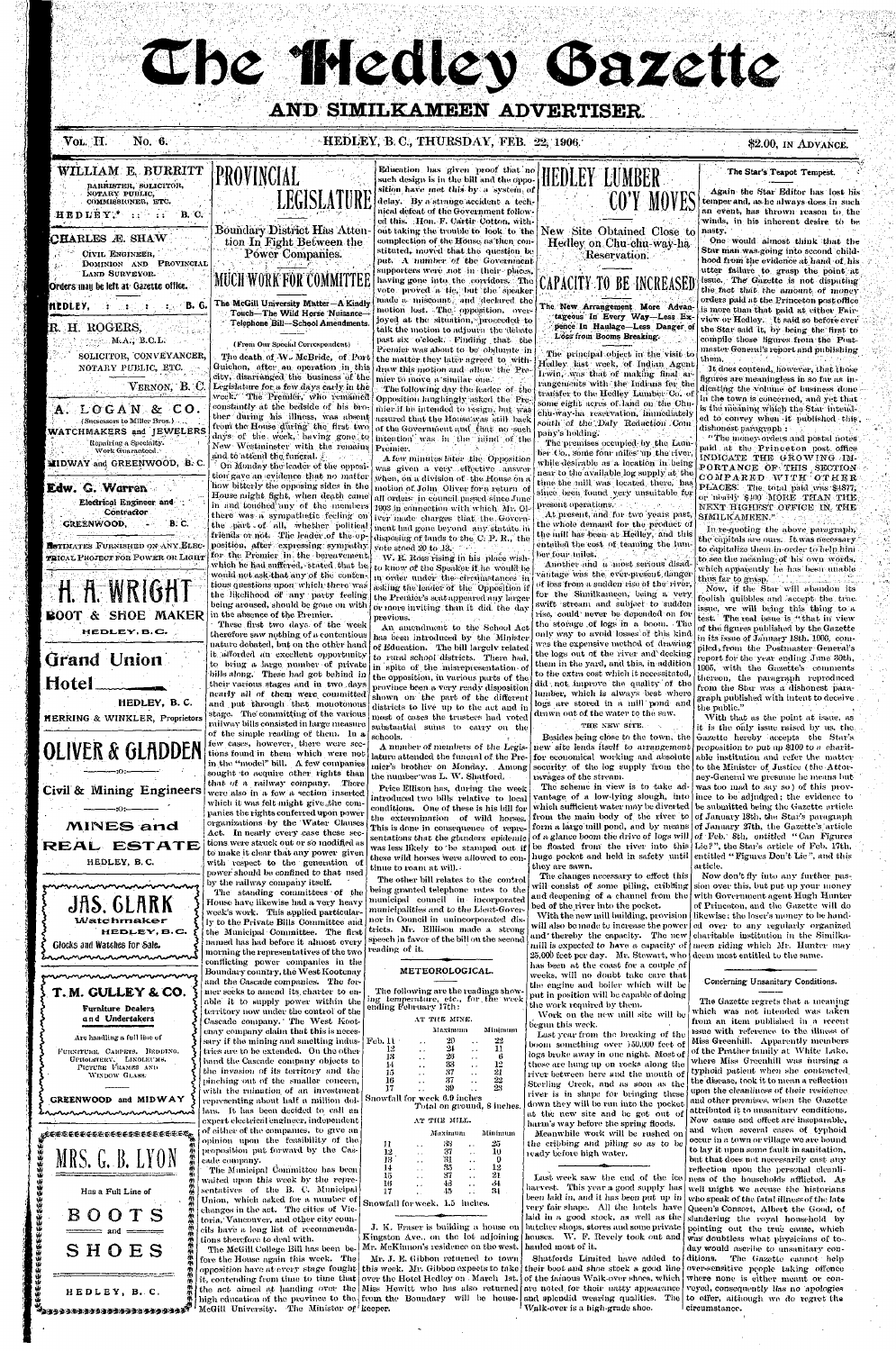

Usui (I :m Thursdays; by the HKDI.KV GAZETTE **'1'lUNTISO A.Vi) I'L'RI.ISIIIN'K COMPANY,**  LIMITED, at Hedley, B. C.

•' and *'* •' ' -

#### Similkameen Advertiser.

#### Subscriptions in Advance

l J tr Yea:' .fci.00 Six Mouths.. . 1.00

#### Advertising Rates

#### Measurement. 12 linos to the inch.

Contract Advertisements—One inch per month, \$1.25; over 1 inch and up to 4 inches, \$1,00<br>per inch per month. To constant advertisers taking larger space than four inches, on<br>application, rutes will be given of reduced<br>charges, based on size of space and length<br>of t

Advertisements will be changed once every<br>mouth if advertiser desires, without any extra<br>charge. For changes oftener than once a month<br>the price of composition will be charged at<br>regular rates.

Land Notices—Certificates of improvementcte., \$-7.00 for fiO-day notices, and \$5.00 for 30-day notices.

Transient Advertisements—not exceeding one inch,  $$1.00$  for one insertion,  $25$  cents for exact subsequent insertion. Over one inch,  $10$  cents per line for first insertion and  $5$  cents per line for each subsequent inse

First quar.<br>ist ' « 1st.

should be any desire on the part subdite be any desire on the part of j thwart the will of the people in this matter they will find that  $\epsilon$  supporters will be as ready to | condemn them as those in oppo- $\left| \text{conformal } \right. \text{[Sum\"{4}th 1905]}\left| \text{Sum\"{4}th 1905} \right| \times \left| \text{Irr} \right| \text{[Cum\"{5}th 1905]}\left| \text{Irr} \right| \text{[Cum`{5}th 1905]}\left| \text{[Cum`{5}th 1905]}\right| \times \left| \text{Irr} \right| \text{[Cum`{5}th 1905]}\left| \text{[Cum`{5}th 1905]}\right| \times \left| \text{Irr} \right| \text{[Cum`{5}th 1905]$ 

Changes for-contract advertisements should be in the office by noon on Tuesday to secure -attention for;that week's issue.

A MEORAW, **Managing Editor.** 

Last ouur. lath.

tion is to be completed before<br>the bonus for that section is the bonus for that section is paid, why shouldn't they be made to complete it?

Price Elllison seems to be coming in for a great deal of adverse criticism from the Opposition press, but that need not trouble Price. The fact remains that but for him there would have been no Midway & Vernon to-day, either on paper or anywhere else, for it is to him and to him alone that credit'must be given for rescuing the project in in 1902 from the G. P.R. who were deliberately strangling it to death. Price Ellison then showed that he was strong enough to defy both the C.P.R. and the Dunsmuir Government, and he compelled the latter to do as he pelled the latter to do as he<br>bade them. Subsequent truckling on the part of the impecunious' promoters who held the charter is responsible in a great measure for the present desperate straits. If there is anything obscure about the terms of payposeure about the terms of pay-<br>ment of the bonus, by all means let the courts decide, and lose ho time in doing so; but if there

**NOTICE.** 

**NOTICE** is hereby given that application will the Province of Brigislative Assembly of its present section, for a Private Bill to incorporate a computer is present image to build, equip, maintain and operate a line or th

Dated at Victoria, B. C. 17th January, 1906. ROBERTSON & ROBERTSON<br>• Solicitors for Applicants.

consistent. When over in Greenwood last fall some of Mr. Boss' wood last fall some of Mr. Ross'<br>best friends who understand the situation told the Gazette that ' '"'it was only the work of Shatford and Macgowan at Victoria • which niade Lhmcan Boss's suc- ; cess a-tOttawa. possible." Never- [ uss authorwith possible. Thever-<br>[ theless thanks are due the Star<sup>]</sup>

STXTY DAYS after date I intend to apply to<br>the Hon, Chief Commissioner of Lands and<br>Works for permission to purehase 160 heres of<br>mountain land situated in the Similkaneen<br>Division of Yale District: Commencing at a<br>post ma

Full Moon New Moon 3th; 23rd. 1906 FEBRUARY 1000  $\delta$ m: Mon. Tues. Wed. Thu. Fri. Sat 2  $-3$ ,. 1  $\cdot$  **0** 9  $\overline{7}$ S  $10$ -5 **15**  10 17 li .12 **13**  14 .19 **20**  is **09**  23 2-1 26 **27**  28 :

#### MIDWAY & VERNON RY.

'• THOS. NAIRN RITCHIE Dec. 13th 1905  $\frac{1}{2}$  50-9

ALEXANDER McKAY Similkameen Land Recording District

**3-6** 

NOTICE IS HEREBY GIVEN that sixty<br>days after date I will apply to the Homo-<br>ble the Chief. Commissioner of Lands and<br>Works for permission to purchase 320 acress of<br>land, more or less, in the Similkancen Division<br>of Yale Di

### **NOTICE.**

# **NOTIC E**

Dated this 28th day of November. 1905 'L. T. SHAW 50-9 ' per C.*-At.* SHAW

**NOTICE.** 

**SEXTY DAYS AFTER DATE, I intend to** apply to the Hon. Chief, Commissioner of Lands and Works for permission to purchase 240 acres of pasture land situated on the west line of the Ponticion Reservation: Commencing at a pos

CAMPBELL & SHIER HEDLEY, B. C.

514)

**NOTICE** 

The exact position of affairs with reference to the Midway &c. Vernon Railway Company. seems to be hard to get at.  $Op$ position papers are endeavoring at present to throw all the blame upon the Government for the shut-down of operations, and yet the readiness with which the Government is giving them the legislation which which they desire in the matter. of extension of time, does not look as if it was the intention of the Government to place any unnecessary obstacle in their way. If the M.  $\&$  V. had lived harsh have been most indulsomething better than one man<br>and a wheel-barrow to continue amount of bonus for the first ten miles although various por-<br>tions in this ten miles were not tions in this ten miles, were not<br>completed. Here is the crux of completed. Here is the crux of<br>the whole matter. With the the whole matter. With the road in the shape that it appeared to be at various points along that first ten miles, one week after the work had been shut down, who would have the bondinand to hard hood to say that the bonus<br>hed been examed ? It was had been earned? It was reported in various papers that this first section had been completed, but it is not. A Gazette pleted, but it is not.  $\left[ \text{A}\text{Gazette}\right]$ *representative* was along there in the first week in December, and saw numerous places where ment will still regard the single wheel-barrow performance wjtb the same old indulgence and not urge that as an objection to payment of the bonus; but when

And the Star utterly refuses<br>to regard the work of Shatford to regard the work of Shatford and Macgowan as being-in any way a factor in the railway situation. But then the Star never was remarkable for understanding anything, and the Gazette will not waste any time trying 'to make people understand' who don't want to. It is quite true that the Gazette gave to Duncan Boss M. P. the full measure of credit that is due him for the part he took in securing  $V$ .  $\alpha$  is the matrix  $\alpha$  is the matrix  $\alpha$ . V. & E. legislation at Ottawa. Why not? The Gazette is not in the same class as the Star in matters of that kind and our maveers of that kind and our<br>position is perfectly logical and



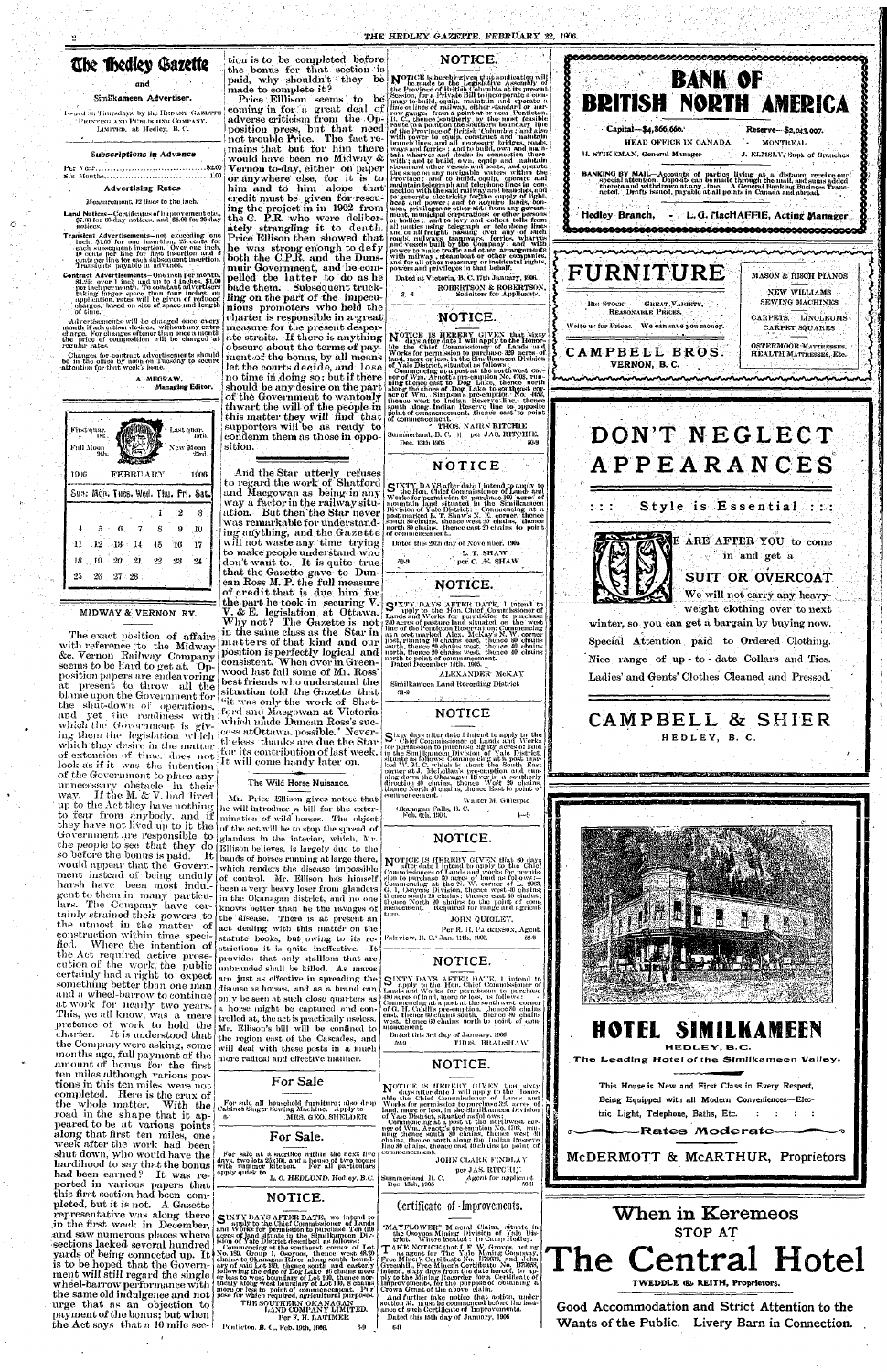#### **Town and District.**

F. H. French has been appointed a commissioner for taking affidavits. Navigation is open on the Similka-

meen. The ice broke up on Monday. For sale at a sacrifice. See Hedlund's

ad. in this issue.

W. F. Revely is likely to resume the daily stage service from here to Princeton shortly.

Several commercial 'men were in town last week'and travel is beginning to pick up again.

Mr. Angus Stewart, of the Hedley Lumber Co., returned on Saturday night from the coast, where has been for about three weeks.

Ten men went outon Monday morning's stage, most of them being enronte for the Boundary. Royer's flyer wouldn't fly very fast with that load.

W. H. Wright of the Spokane Drilling Co, was in town last week-in connection with the Company's drilling contract with J.J. Marks on the Humming-bird.

Miss Greenhill .who is very ill with typhoid is progressing as favorably as could be expected at this stage of the malady. On Saturday last her condition was alarming.

Mrs. W. A. McLean and her daughter, Alice, came over from Penticton last week. They expect to reside in for a two room building and pointed Hedley again and will likely take up out the folly of putting up anything their abode here shortly.

Constable Haynes went down to Keremeos on Monday evening accompanied by Constable Ewart to look for a half-breed murderer who had escaped from the American authorities, and tion to the Board and to parents, was believed to be at No. 1 railway camp below Keremeos.

A married man may have some pull, but a single man comes in for most holidays. That was the opinion of one of the men laid off at the mine on Saturday. All the married men' were given the preference and the single men were, laid off. '

A pleasant time was spent at the St. Valentine's dance in the Hotel Similkameen on Wednesday evening of last week. About eighteen or twenty ladies were present, and a much larger number of gentlemen and the floor space was fully occupied all the time.

Weiler Bros, of Victoria have issued a neat little folder which will be appreciated alike by housewife and bachelor as it is both a calendar and needle-case, containing everything from the coarsest darning needle to one so tiny that the average bachelor in the hills could scarcely get hold of betwixt finger and thumb.

his claims up the gulch during the past few weeks has served to still further prove a fine body of good-lookingore. • There are few, if any, holders of mineral claims in the camp who have done the amount of work which Mr. Bradshaw has done in opening up their properties'.

The baseball season is opening early this year. Some of the local fans have been limbering up their muscles, and a practice game is on the tapis for Sunday. In all probability the coming summer will witness considerable ballplaying, for with the engineers on construction all summer as well as possible ball stars among the navvies, Hedley may have some hard teams to go up against.

Hedley post office has been made a customs entry port for all dutiable goods coming in by mail. This will save considerable delay on small parcels coming through the customs. Occasionally such parcels addressed to people in Hedley would go to Fairview, and time was always lost in receiving notice from that office and replying to same.

A break-down in the large pump out at the lake shut off the watersupply and was the cause of about sixteen men being laid off at the mine on Saturday. It is estimated that it will take about a couple of weeks to have the repairs made, and it is possible that by that time the water in Twentymile may begin to gain sufficiently in volume to do the work without the aid of any pumping from the lake.

C. Crenshaw's party of  $V$ . V. & E. engineers who have been at work on Wolf Creek above Princeton, and up the Tulameen, since they left here in November last, arrived back on Sunday on their way to Midway where they were to report to the Chief Engineer. In all probability they will be employed on construction, although it may be possible that as the line is now located all the way to the summit and as the parties under, Tracey and Amburn will go on from there to meet the line from Cloyerdale, this party may be transferred from the V. V. & E. to some other part of the Gt. Northern.

Pf and

 $\mathcal{H}$ 

 $\begin{array}{l} \begin{array}{c} \text{minimize} \\ \text{maximize} \end{array} \end{array}$ 

w

himself he does not approve of too much of it being used by anyone who is intrusted with the responsibility of

managing his affairs for him. Charlie Allison of Sixteen Mile

The work done by Mr. Bradshaw on Cockshise of the reservation near Bromley's, were the candidates, but Allison was clearly the favorite and led altogether in the running, being elected easily; Allison', besides being popular with the band, is a sober, steady fellow and will maintain the dignity of the office.

Bar supplied with the Choicest Liquors and Cigars, and Special Attention paid to the Table.

> TOTAL RESOURCES (NOV. 30, '05)-\$98,000,000. REST—\$4,300,000. **PENTICTON BRANCH** SAVINGS BANK DEPARTMENT--Interest allowed on deposits of \$1.00 and upwards. **BANKING BY MAIL** Deposits may be made and withdrawn by mail. Special attention given to this class *%t* business. :: Drafts and Money Orders issued on all' points. A Genem] Banking: Business Transacted. J.M. CHRISTIE - - - Manager A Branch of this Bank has been Opened at Princeton. mww.Bffigva.com M6D0ugall & Go's **LIVEHY, FEED 8 SALE STABLES**





This election makes him chief for life, although a chief may be deposed at any time for sufficient cause. The Indian Act makes the term of office for chief three years, but a ruling of the Department at Ottawa is to the effect that this does not apply to the bands in British Columbia, where office is perpetual.

**If you do not find extreme styles in our stock it is because extreme styles are short - - lived. - -**

It is a waste to put enduring materials and high-class work into a garment that will be out of date before it is half worn out.

We aim to meet the requirements of the thrifty and sensible buyer who wishes to be well dressed, who wants clothes distinguished by neatness and good taste instead of merely conspicuous on account of freakish design.

We carry a large stock of "Ready-to-Wear" Clothing and also a big range of samples for those who wish

**Our Clothing** 

**« • ®** 

JOHN JACKSON, Propriet.or

**A New Stock of Men's Collars and Ties just received.** 

**Shatfords, Limited** 

HEDLEY, B. C.

bannen essa sessista nannan mananan manan

The Canadian Bank<br>of Commerce

Everything New and First-Class



PENG

**TO liO FEET** 

S, DRY G0RDW00D

**Fairview and Penticton** 

 $-ALSO-$ 

**Proprietors—FAIRVIEW AND STAGE LINE. PENTICTON** 

GEO. fl. SPR0ULE,

Good Horses and Rigs and Careful Drivers.

Teams furnished to do freighting, transferring and general teaming, and good saddle horses always on hand.

. Proprietor. When answering advertisers, mention the gazett